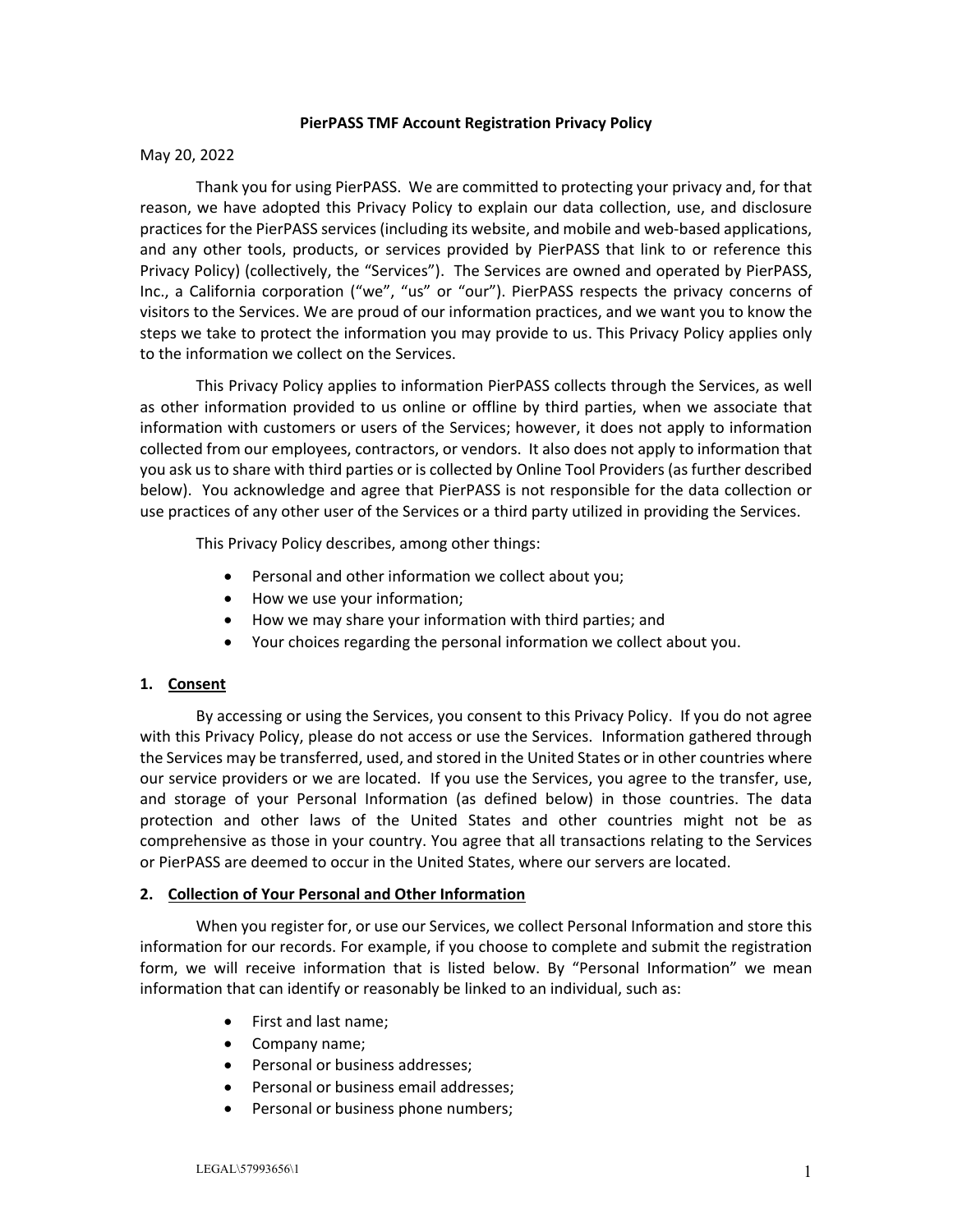- Tokenized payment card information and receipts from our online payment processor; and
- Information contained in any image, photograph or profile you submit to us*.*

Please note that we do not store your credit card information. When you submit your credit card information for payment purposes, it is immediately tokenized and sent to our third party payment service provider. We store only your tokenized payment card information, receipt history, and the corresponding container numbers.

You acknowledge and agree that, in order to provide customer support related to the Services, PierPASS and its service providers may access and make changes to your Personal Information as stored within the Services, all to the extent necessary to provide such customer support.

You may choose not to provide Personal Information or prevent the Services from accessing certain features of your mobile device, (subject to the controls offered by your mobile device's operating system), but this may prevent you from receiving certain features of the Services.

We also collect non‐Personal Information relating to the Services, that is, information that does not personally identify an individual ("Non‐Personal Information"). The Non‐Personal Information we collect includes how you interact with the Services, information generally collected or "logged" by Internet websites or Internet services when accessed or used by users, and information about your web browser or device accessing or using the Services.

Examples of the Non‐Personal Information we collect are:

- The pages of our website that you viewed during a visit;
- The name of the domain and host from which you access the Internet;
- The type of operating system you use (e.g., Windows);
- The type of Internet browser you use (e.g., Safari, Chrome;
- The IP address of your computer;
- The date and time you access the Services;
- What information, content or advertisements you view or interact with using the Services;
- Language preferences;
- The city and state in which you are located (but not your precise geographic location); and
- Unique identifiers that are not connected and cannot reasonably be connected to your identity.

If you submit Personal Information as indicated above, we will link such information to the Non‐Personal Information we automatically collect to try to improve your experience on our Services. We will not use Non‐Personal Information to try to identify you, and if we associate any Non‐Personal Information with information that personally identifies you, then we will treat it as Personal Information. We use Non-Personal Information to analyze trends, administer our Services, and gather broad demographic information for aggregate use. As discussed in more detail below, we sometimes use cookies and other automatic information gathering technologies to gather Non‐Personal Information.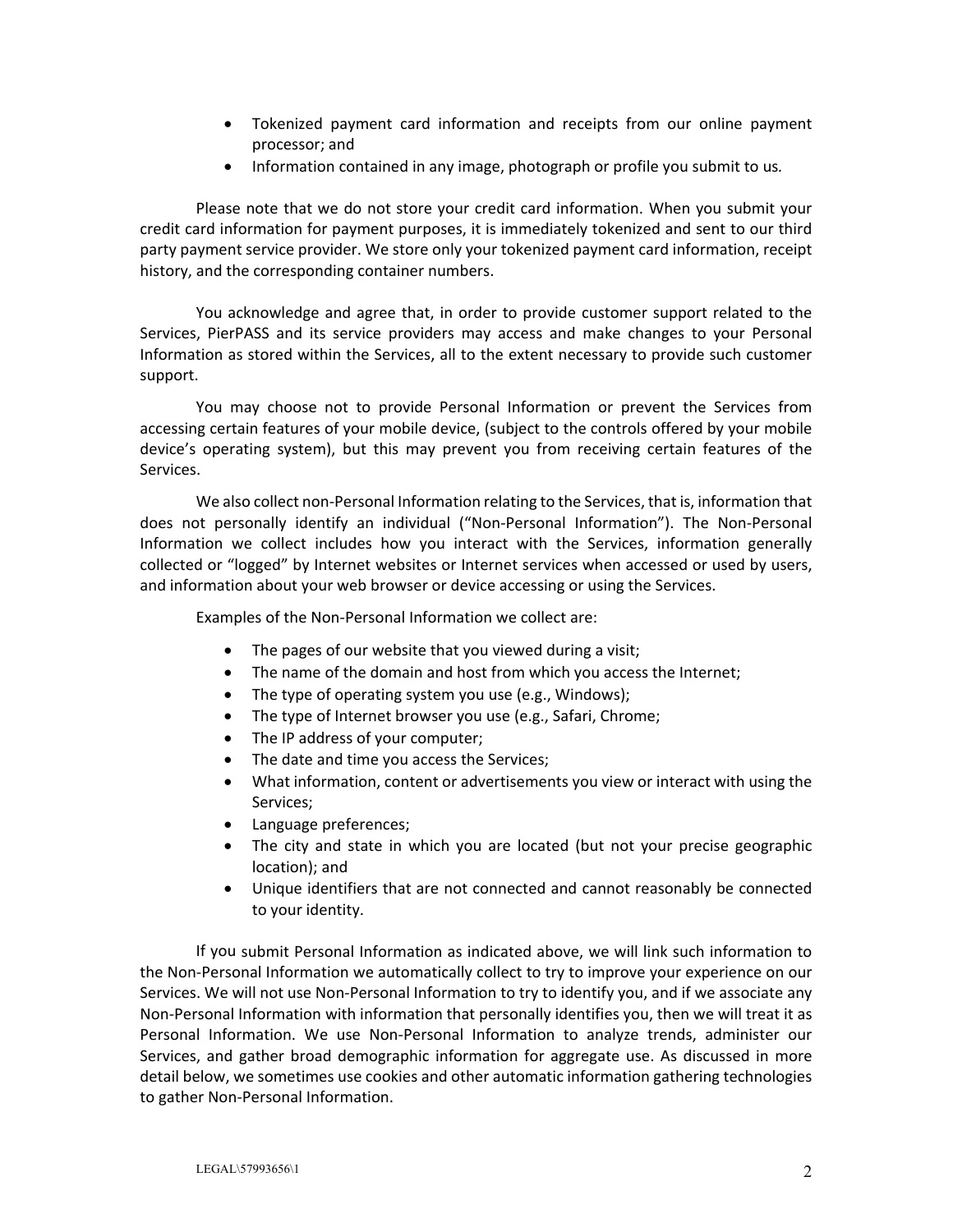Information collected by the Services may be collected by us or one of our Service Providers or Online Tool Providers.

## **3. Use of Your Information**

We may use the information we collect to:

- Assist us in providing, maintaining, and protecting the Services;
- Set up, maintain, and protect accounts to use the Services;
- Improve our online operations;
- Process transactions;
- Provide customer service, which may include accessing and reviewing your account, including claims lists, and payment transaction histories;
- Communicate with you, such as provide you with account‐ or transaction‐related communications, or other newsletters, RSS feeds, and/or other communications relating to the Services and changes to the Services;
- Send notices to you regarding the Services;
- Send customer satisfaction surveys;
- Perform research and analysis aimed at improving our products and services and developing new products or services; and
- Manage and maintain the systems that provide the Services.

If we change the manner we use or retain such Personal Information that you provide to us, we will update this Privacy Policy.

# **4. Disclosure of Your Information**

We may disclose Personal Information to provide the Services, or when you authorize or instruct us to do so, for example when you use the Services to submit content or profile information. We may also disclose Personal Information and Non‐Personal Information to Service Providers as necessary to perform the Services, and where the disclosure is necessary to enable our Service Providers to perform business, professional or technical support for us. By "Service Providers" we mean companies, agents, contractors, service providers, or others engaged to perform functions on our behalf (such as processing of payments, provision of data storage, hosting of and maintaining our website, marketing of our products and services, and conducting audits). When we use a Service Provider, we require that the Service Provider use and disclose the Personal Information and Non‐Personal Information received from us only to provide their services to us or as required by applicable law.

We may also disclose Personal Information and Non‐Personal Information to Online Tool Providers. By "Online Tool Provider" we mean a licensor of software that we include in, or use with, the Services, including an API or SDK, that provides a specialized function or service to us and that requires the transmission of Personal Information and/or Non‐Personal Information to the Online Tool Provider. Online Tool Providers may have the right to use Personal Information and Non‐Personal Information about you for their own business purposes. Use and disclosure of Personal Information and Non‐Personal Information by an Online Tool Provider is described in its privacy policy. See Section 5 below for some of the key Online Tool Providers we use.

We may also disclose your Personal Information to third parties when we believe, in good faith and in our sole discretion, that such disclosure is reasonably necessary to (a) enforce or apply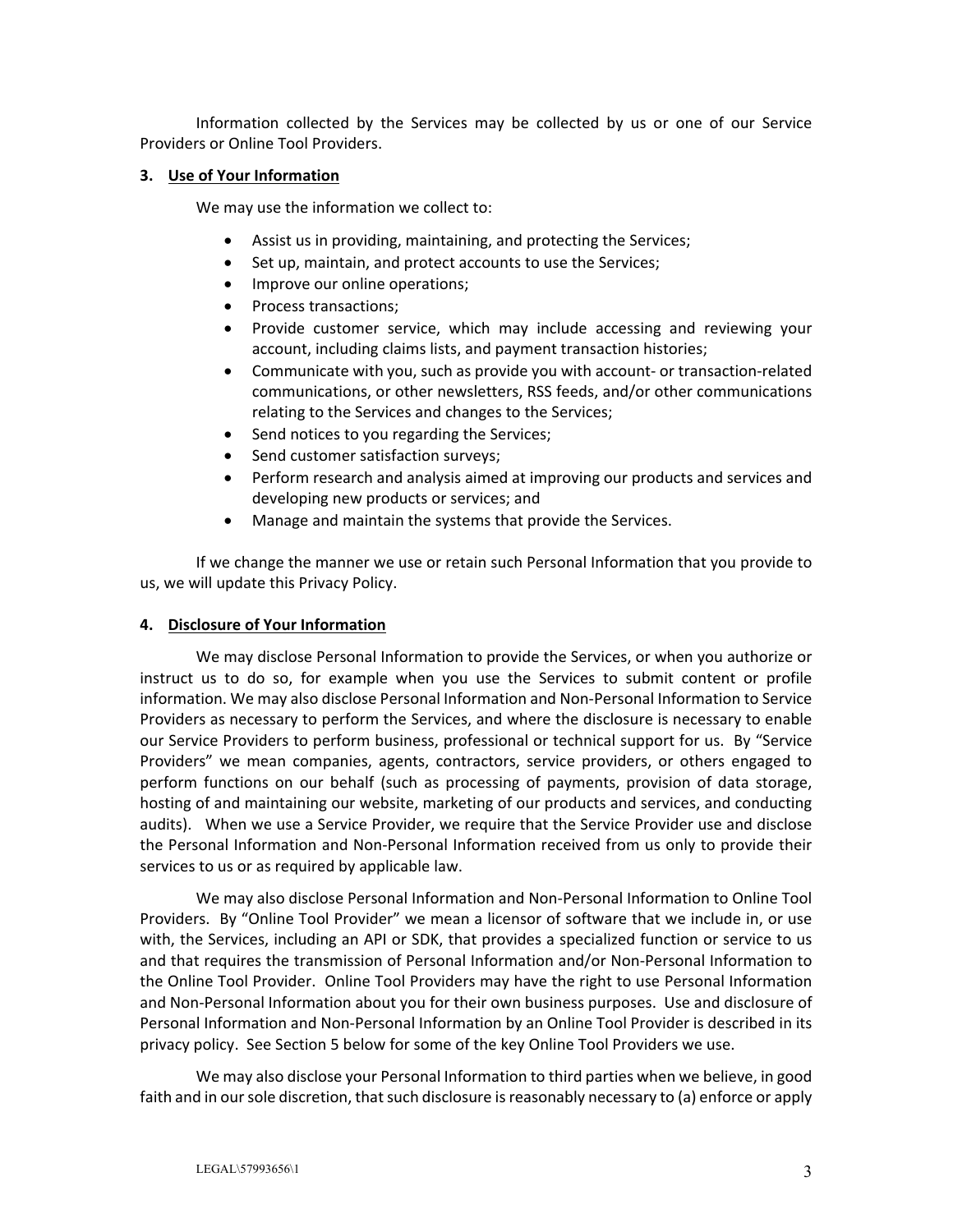the terms and conditions of the Services, including investigation of potential violations thereof, (b) comply with legal or regulatory requirements or an enforceable governmental request, (c) protect the rights, property or safety of us, our users or other third parties, (d) prevent a crime or protect national security, or (e) detect, prevent or otherwise address fraud, security or technical issues.

We reserve the right to transfer information (including your Personal Information) to a third party in the event of a sale, merger, or transfer of all or substantially all of the assets of our company relating to the Services, or in the unlikely event of a bankruptcy, liquidation, or receivership of our business. We will use commercially reasonable efforts to notify you of such transfer, for example via email or by posting notice on our website.

Lastly, we may also disclose Non‐Personal Information, aggregated with information about our other users, to our clients, business partners, merchants, advertisers, investors, potential buyers and other third parties if we deem such disclosure, in our sole discretion, to have sound business reasons or justifications.

#### **5. Cookies and Automatic Information Gathering Technologies**

Every time you use the Services (e.g., access a Service webpage), we collect Personal Information and Non‐Personal Information (discussed above in Section 2) regarding that use. For example, to improve our Services, we collect how, when, and which parts of the Services or its features you use. Also, we may use your device's unique identifier (UDID) or other unique identifiers to assist us in collecting and analyzing this data.

To assist us in collecting and storing this Non‐Personal Information, we may employ a variety of technologies, including "Cookies," local browser storage, and "web beacons," "pixels," or "tags." For example, we use cookies to track the total number of visitors to our Web site on an aggregate basis and to track your company's use of the Services. A "Cookie" is a small amount of data a website operator, or a third party whose content is embedded in that website, may store in your web browser and that the website operator or, as applicable, the third party, can access when you visit the website. A web beacon, pixel or tag is a small, usually-transparent image or script placed on a web page that allows the operator of that image or script, which may be the operator of the website you visit or a third party, to read or write a Cookie.

Your operating system and web browser may allow you to erase information stored in Cookies and local browser storage. But if you do so, you may be forced to login to the Services again and you may lose some preferences or settings. You may also be able to set your browser to refuse all website storage or to indicate when it is permitted, but some features of our Services may not function properly without it. We may use Cookies to keep you logged in, save your preferences for the Services, and to collect information about how you use our Services.

An Online Tool Provider may collect information automatically, in which case Personal Information and Non‐Personal Information it receives are subject to the Online Tool Provider's privacy policy. Some Online Tool Providers may allow you to opt out of certain collection and/or uses of your information. You can read more here about Google Analytics at https://analytics.google.com/analytics/web/provision/#/provision.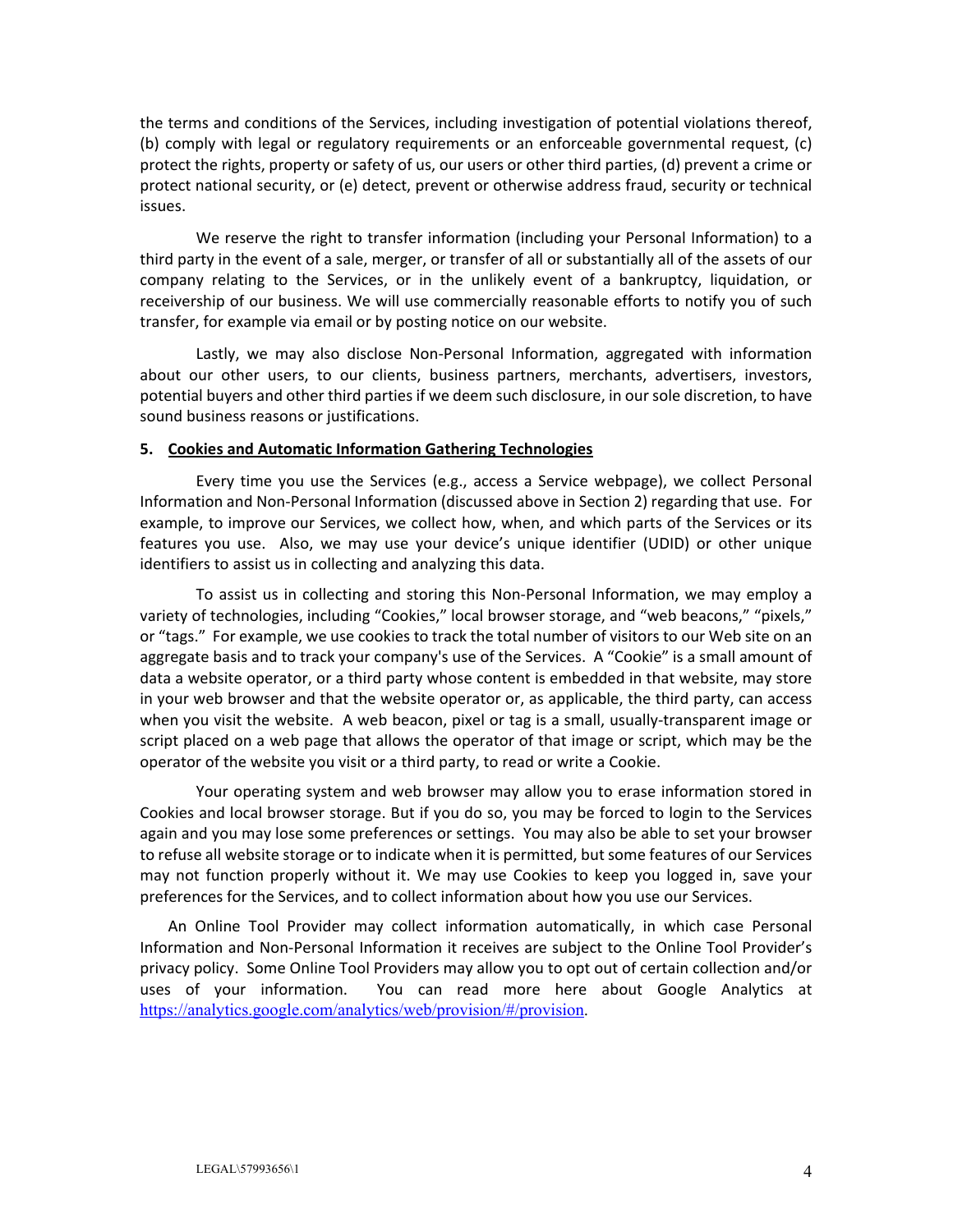#### **6. Transparency and Choice; Do Not Track Signals**

You may request access to your Personal Information by sending an email to pierpass.offpeak-tmf@pierpass.net. We will try to locate and provide you with your Personal Information and give you the opportunity to correct this data, if it is inaccurate, or to delete it, at your request. But, in either case, we may need to retain it for legal reasons or for legitimate business purposes. You may also remove any content that you post to the Services using the deletion or removal options within the Service. However, we (and you) are not able to control information that you have already shared with other users or made available to third parties through the Services.

If you need further assistance with removing any content you posted through the Services, you can email us at pierpass.offpeak-tmf@pierpass.net. Removal of your posted content may not ensure complete or comprehensive removal from our computer systems.

We ask individual users to identify themselves and the information requested to be accessed, corrected, or removed before processing such requests, and we may decline to process requests that are unreasonably repetitive or systematic, require disproportionate technical effort, jeopardize the privacy of others, would be extremely impractical (for instance, requests concerning information residing on backups), or relate to information that is not associated with your Personal Information. In any case, where we provide information access and correction, we perform this service free of charge, except if doing so would require a disproportionate effort.

Please be aware that if you ask us to delete your Personal Information, you may not be able to continue to use the Services. Also, even if you request that we delete your Personal Information, we may need to retain certain information for a limited period of time to satisfy our legal, audit and/or dispute resolution requirements.

We may use third-party service providers that collect information for interest-based advertising purposes (advertisements that are tailored to your likely interests, based on categories in which you have shown an interest). To learn more about these third parties and the choices they offer users, please visit the Network Advertising Initiative's choices page, www.networkadvertising.org or the Digital Advertising Alliance's choices page, www.aboutads.info/choices. If you are reading this Privacy Policy from a mobile device, you can learn more about the DAA's mobile choices program at www.aboutads.info/appchoices.

We support the development and implementation of a standard "do not track" browser feature that provides customers with control over the collection and use of information about their web‐browsing activities. Once a standardized "do not track" feature is released, we intend to adhere to the browser settings accordingly.

You can opt out of receiving marketing e-mails from us by clicking on the "unsubscribe" link in the e-mails. Please note that it may take up to ten (10) business days for your opt-out request to be processed. Also, even if you opt out of marketing e-mails, we may continue to send you certain account‐related e‐mails, such as notices about your account and confirmations of transactions you have requested.

### **7. Residents of California, Nevada, or Canada**

### Residents of California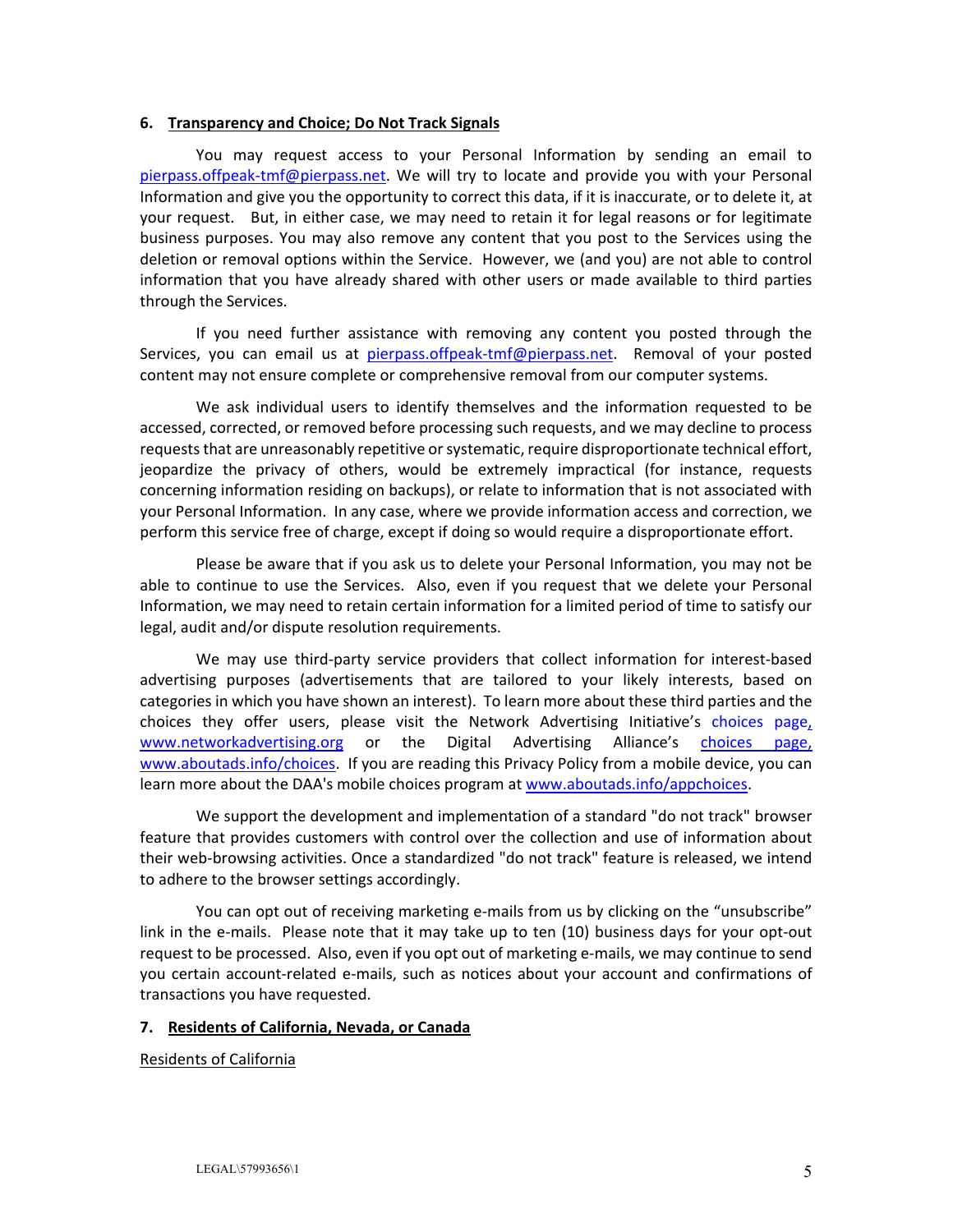You may have heard of the California Consumer Privacy Act of 2018 and the California Privacy Rights Act of 2020 (together, the "California Privacy Laws"), which provide certain rights to California residents in connection with their Personal Information. PierPASS complies with the obligations of a "service provider" under the California Privacy Laws, and PierPASS does not "sell" the information of California residents within the meaning of the California Privacy Laws. If you are a California Consumer and have any questions about our privacy practices or how we collect, use and disclose your personal information, please email us at: pierpass.offpeaktmf@pierpass.net.

#### Residents of Canada

If you have an objection to the use of your Personal Information as described in this Privacy Policy, you may file a complaint by sending an email to: *pierpass.offpeak*tmf@pierpass.net. We will attempt to accommodate your objection or complaint, but you understand that, to the extent you object to our processing of Personal Information that is necessary for us to provide the Services to you, certain features and functionalities of the Services may no longer be available to you. Nothing in this Privacy Policy prejudices your rights to file a complaint with the Office of the Privacy Commissioner of Canada, and/or with any other applicable data protection authorities.

#### Residents of Nevada

We do not sell your Personal Information. However, you may contact us at: pierpass.offpeak‐tmf@pierpass.net.

#### **8. Children**

The Services are not intended for users under 18 years of age. We do not knowingly collect Personal Information from users under 18 years of age. We do not authorize users under 18 years of age to use the Services. If you are the parent or guardian and have learned or suspect that your child under the age of 18 has provided us with Personal Information, please contact at: pierpass.offpeak-tmf@pierpass.net and provide us with the name and email address that was used and we will promptly delete such information.

#### **9. Information Security**

We utilize reasonable information security measures to safeguard your Personal Information against unauthorized access, modification, or destruction. For example, we utilize Secure Socket Layer (SSL), Transport Layer Security (TLS), or similar encryption technology when sensitive data is transmitted over the Internet and when you submit information on our "Clean Truck Fund Rate Payment page, and use firewalls to help prevent external access into our network. However, no data transmission over the Internet and no method of data storage can be guaranteed to be 100% secure. Therefore, while we strive to use commercially acceptable means to protect your Personal Information, we cannot guarantee its security.

We restrict access to Personal Information in our possession to our employees, Service Providers, and Online Tool Providers who need to know that information in order to operate, develop, improve or support our Services. If we share Personal Information with Service Providers or Online Tool Providers, we require that they also use reasonable information security measures to safeguard your Personal Information, comply with any applicable laws or regulations with respect to information security.